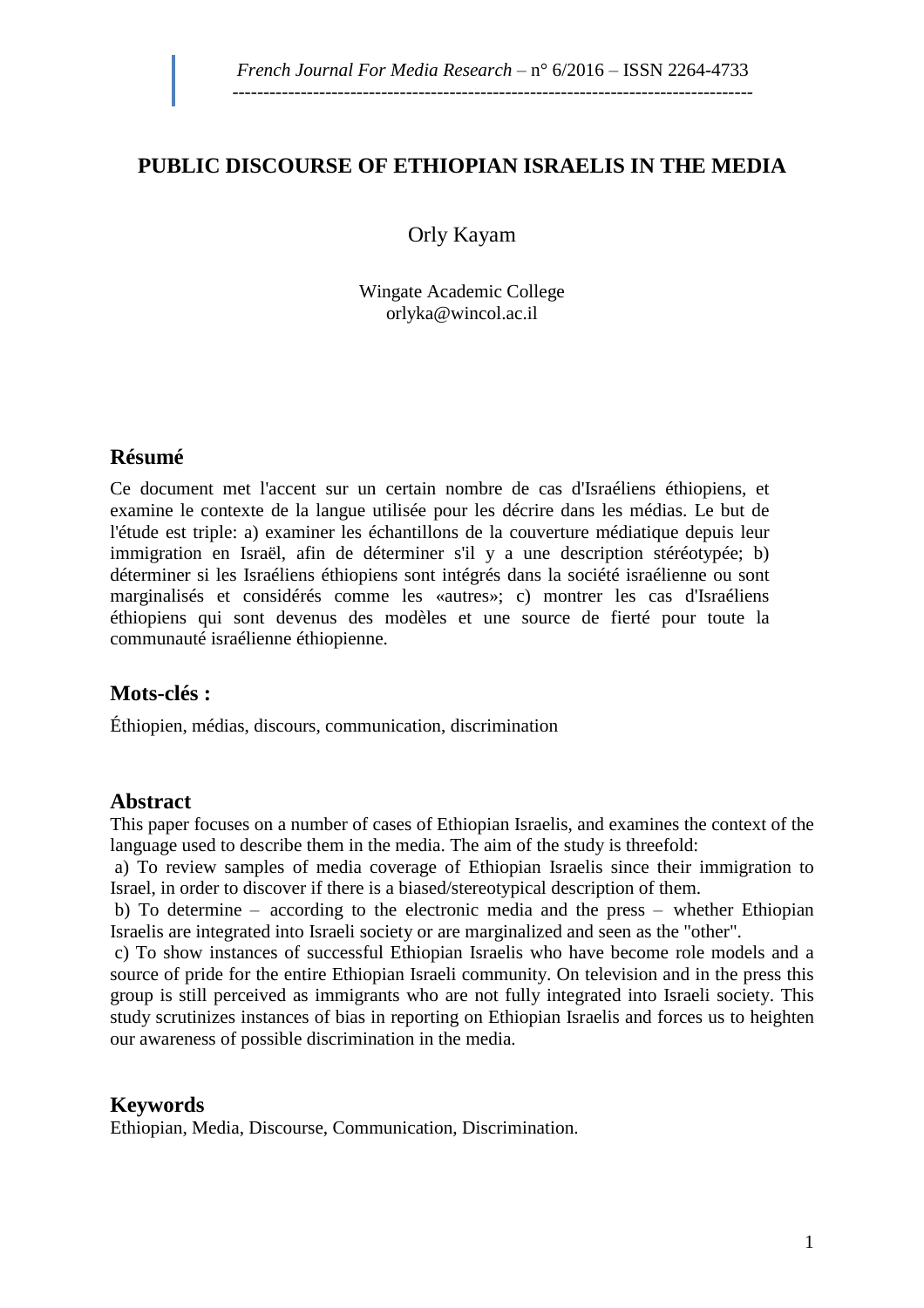#### **INTRODUCTION**

 $\overline{a}$ 

In light of events in the Ethiopian community and the Israeli society at large, there has been an exponential increase in media coverage of issues affecting the Ethiopian community in Israel. Unfortunately, the bulk of this coverage relates to issues of racism and police brutality. A number of demonstrations have been held by the Ethiopian community against the police. The first protest took place in Jerusalem on Thursday, April 30, 2015. This demonstration was triggered by an incident of police brutality against an Ethiopian Israeli soldier. This incident occurred in the town of Holon, where a policeman pushed the soldier to the ground and another policeman beat him repeatedly. The protest escalated to violence. Then, on Sunday, May 3, 2015, in a much larger demonstration that took place in Rabin Square in Tel-Aviv, thousands of people protested against police brutality, racism and discrimination against the Ethiopian community in Israel. This protest, which was triggered by a video of the soldier being beaten by policemen, opened the wounds of many years of frustration and demoralization experienced by this community.<sup>1</sup> This demonstration also turned violent, and the police used tear gas and stun guns to disperse the demonstrators. However, 43 protesters were arrested and 56 policemen were wounded.<sup>2</sup> The media – printed and electronic – recorded all that happened, and many interpretations of why it happened were given.

However, the Israeli press usually tends to diminish the presence of Ethiopian Israelis in the media. According to a study by IFAT media research<sup>3</sup>, Ethiopian Israelis are 1.7% of the Israeli population (according to the end of 2013), but they are covered in only 0.3% of the media content, including daily newspapers, leading news portals, television networks and national radio. According to the research, out of the 1,795 items that was dedicated to Ethiopian Israelis in the Israeli Media in 2015, more than 600 were about criminal matters, mainly youth crime, family murder and police violence. More than 500 of the items were about welfare and education, while most items emphasize the lack of integration of Ethiopian individuals and groups in the Israeli society.

In the next paragraphs the author will attempt to explain the background of Ethiopian Jewry in Ethiopia and in Israel, in order to give a clearer understanding of Ethiopian Jews and their lives prior to immigration and since their immigration to Israel.

Today there are 170,000 Ethiopian Jews living in Israel. <sup>4</sup> Jews have existed in Ethiopia for many centuries;<sup>5</sup> their exact origin is not known, but there are a few theories, such as that they are descendants of the marriage of King Solomon and the Queen of Sheba or

<sup>1.</sup> The video that started it all was reported in the article that appeared in the *Haaretz* newspaper: "Baltimore Meets Holon: Police Brutality against Ethiopian-Israeli Caught on Tape" by *Haaretz* journalist Don [Futterman,](http://www.haaretz.com/misc/writers/don-futterman-1.288862) Apr. 29, 2015, 6:56 PM.

<sup>2.</sup> The first demonstration was reported in the article: Police failed to prepare for Ethiopian Israeli protest, officers say *[Haaretz,](http://www.haaretz.com/misc/writers/haaretz-1.367584)* May 2, 2015, 3:22 PM; the second demonstration was reported in the article: "Dozens Injured in Ethiopian-Israeli Protest against Police Brutality in Tel Aviv" by journalist Shirly [Seidler,](http://www.haaretz.com/misc/writers/shirly-seidler-1.542200) May 4, 2015, 12:02 AM,|of *Haaretz* newspaper.

<sup>3.</sup> Nati Toker, *A Research: Media Coverage of Ethiopian Israelis in the Media is Mostly About Crime and Welfare.* (2015) *The Marker* [Hebrew]

<sup>4.</sup> Taken from the Central Statistics Bureau (2008) in Lea Baratz, Roni Reingold, and Hannah Abuhatzira (2011). "Bilingual Newspaper as an Expression of a Fake Multicultural Educational Policy in Israel. *International Education Studies* 4.4 (2008): 160-69.

<sup>5.</sup> Steven Kaplan, *The Beta Israel (Falasha) in Ethiopia* (New York, 1992), 14-32.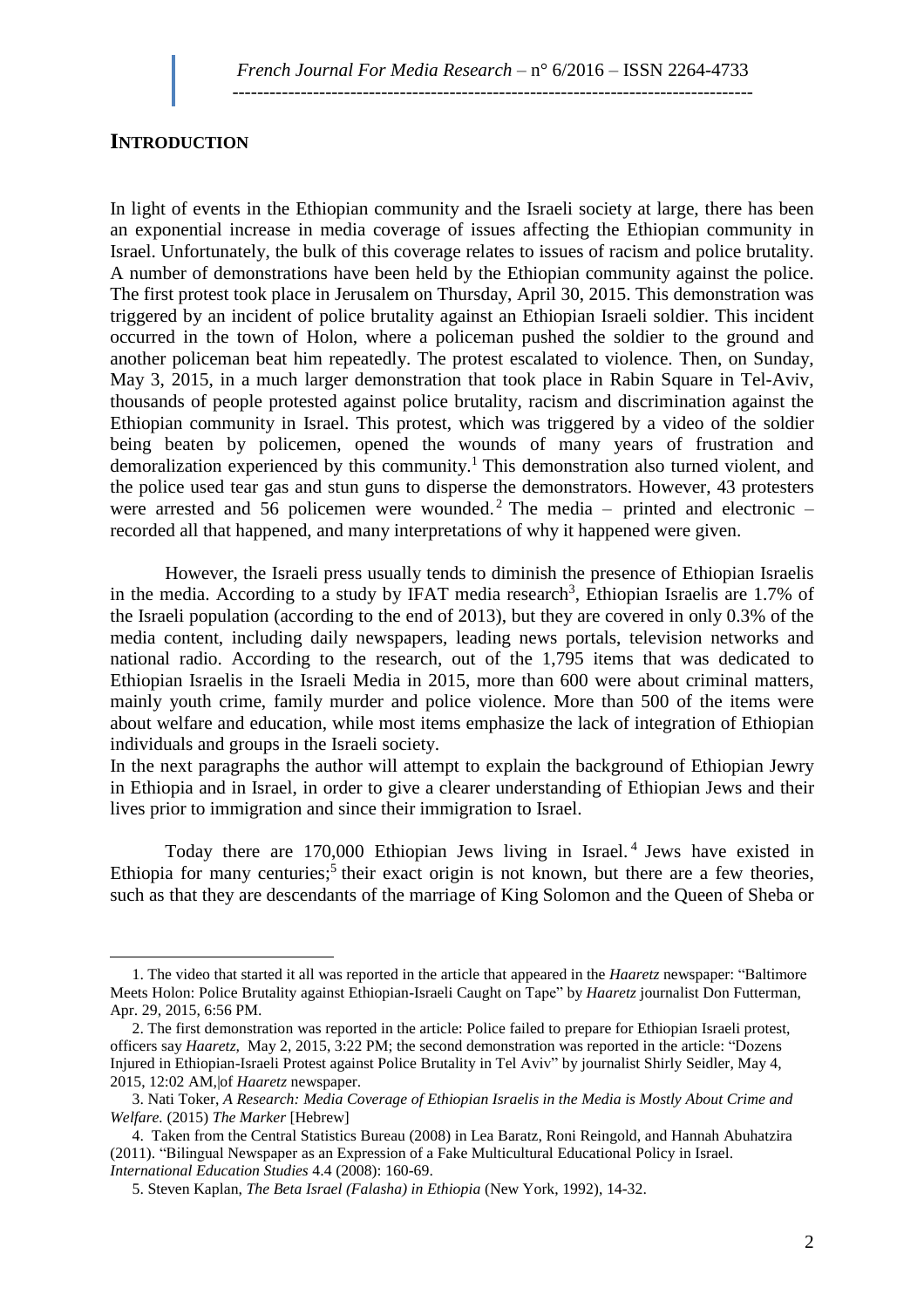that they are descended from Yemenite Jews.<sup>6</sup> Abraham Aescoli<sup>7</sup> and Shalva Weil<sup>8</sup> add that the Beta Israel, as they were known in Ethiopia, or Ethiopian Jews as they are known in Israel, practiced Judaism in Ethiopia based on the Pentateuch and not on Rabbinic Oral Law. They celebrated some of the holidays that Jews around the world celebrate and they circumcised their boys on the eighth day, but they also had holidays that were only celebrated by the Beta Israel, such as the Sigd festival.<sup>9</sup> Trevisan-Semi<sup>10</sup> relates that their communication with world Jewry took place when Dr. Jacques Faitlovitch came to Ethiopia at the beginning of the twentieth century and met members of the Beta Israel. His life work was to try and reduce the gap between the religious practice of the Beta Israel and that of world Jewry.<sup>11</sup> His pioneering work, and that of emissaries from Israel and Jewish people from other countries, led to the eventual immigration of the Beta Israel to Israel. In the mid-1970s the Sephardi and Ashkenazi Chief Rabbis of Israel affirmed that the Beta Israel were Jews and were entitled to immigrate to Israel under the Israeli Law of Return.<sup>12</sup> In 1973, after the Yom Kippur War, Ethiopia cut off diplomatic relations with the State of Israel. At that time in Ethiopia there was famine and unrest, hunger and starvation, and the dangers of civil war. The Beta Israel's lives were disrupted as they fled to Sudan, and they underwent much suffering. Many of their loved ones died on the long trek to the refugee camps. Families were separated and communities were wiped out. In 1984 Israel airlifted 7,700 Ethiopian Jews to Israel in "Operation Moses", and 14,400 in "Operation Solomon" in 1991. After that, thousands of Falash Mura – descendants of Jews who had converted to Christianity, came to Israel as well. $^{13}$ 

Researchers of migration issues have assumed that the Beta Israel who arrived in Israel from Ethiopia, as well as the next generation that was born in Israel, desire to become part of mainstream Israeli society. <sup>14</sup> Their wish in that case would be similar to the policy of the absorbing country, that is, to have them change their original Amharic names to Hebrew names**,** while at the same time allowing them to keep some token elements of Ethiopian Jewish culture. There is an alternative to this view of the desire of the Ethiopian Jews in Israel, and that is the one coined "everyday resistance."<sup>15</sup> According to Steven Kaplan, weak immigrant groups use

*"the weapon of misleading, make-believe, suspiciousness, creation of an alternative discourse and subversive use of language, songs, fables, humor, folk stories, etc. This attitude has characterized the Beta Israel people in their encounters with their Amharic and Tigrinya neighbors, and was developed also against the Israeli society*

<sup>6.</sup> David Kessler, *The Falashas: The Forgotten Jews of Ethiopia* (London: 1982), 41-47, 77.

<sup>7.</sup> Abraham Aescoli, *The Falashas: A Bibliography,* in *Kiryat Sefer,* 12 (Jerusalem, 1935/6), 254-56, 370-83, 498-505.

<sup>8.</sup> Shalva Weil, *The Religious Beliefs and Practices of Ethiopian Jews in Israel* (Jerusalem: NCJW Research Institute for Innovation in Education, The Hebrew University Of Jerusalem, 1991), 38-39 [Hebrew].

<sup>9.</sup> David Kessler, *The Falashas: The Forgotten Jews of Ethiopia* (London, 1982), 41-47, 77.

<sup>10.</sup> Emanuela Trevisan-Semi, "The Educational Activity of Jacques Faitlovitch in Ethiopia (1904-1924),*" Pe'amim* 58 (1994): 98-103 [Hebrew].

<sup>11.</sup> Abraham Aescoli, *The Falashas: A Bibliography,* in *Kiryat Sefer,* 12 (Jerusalem, 1935/6), 254-256, 370- 383, 498-505.

<sup>12.</sup> Emanuela Trevisan-Semi, "The Educational Activity of Jacques Faitlovitch in Ethiopia (1904-1924), *"Pe'amim",* 58(1994), 98-103[Hebrew].

<sup>13.</sup> *Ibid.*

<sup>14.</sup> Lea Baratz, Roni Reingold, and Hannah Abuhatzira, "Bilingual Newspaper as an Expression af a Fake Multicultural Educational Policy in Israel," *International Education Studies* 4.4. (2011): 160-69.

<sup>15.</sup> *Ibid.,* 161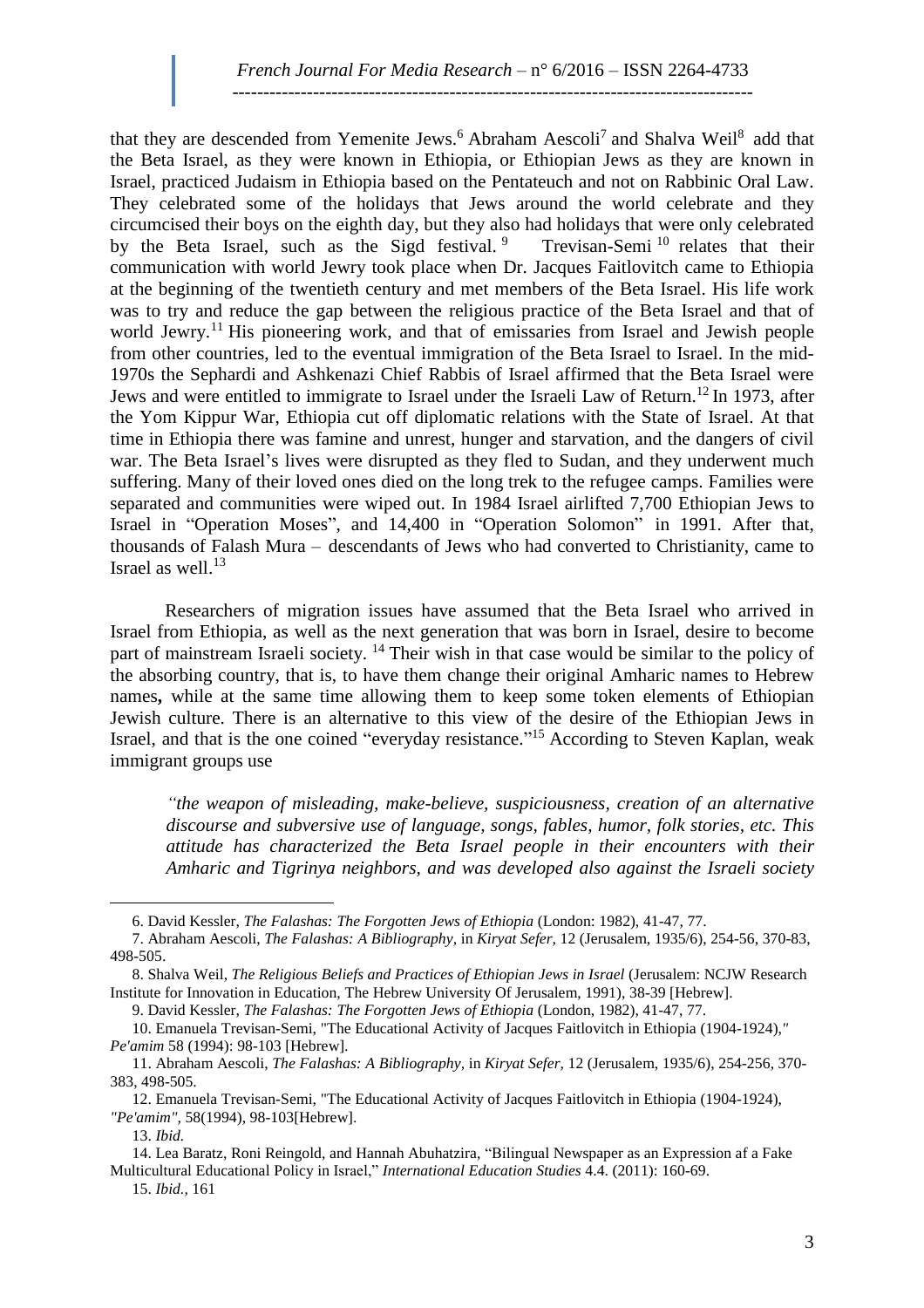*as a reaction to what was perceived by the immigrants as an intrusive intervention in the community life." 16*

The absorbing society, however, views this reaction as "ignorance, as 'cultural shock', as objective difficulties, and as a product of intercultural gaps."<sup>17</sup> Comparing the acculturation of the Ethiopian Jews to that of other immigrant groups has revealed that the Ethiopian Jews have encountered more arduous acclimatization hardships than the other groups.<sup>18</sup> They were not recognized as Jews by many of the religious authorities and had to undergo conversion rituals. These immigrants, who were deeply religious, felt that this experience was demeaning.<sup>19</sup> They were put into "absorption centers" where Israeli officials kept them separate from the host culture. Lastly, their skin color set them apart from other immigrants.<sup>20</sup> There is a chasm between the Israeli absorption authorities' plans and actions on behalf of the Ethiopian Jewish immigrants and the actual circumstances that the Ethiopian Jews found themselves in, such as being considered an underclass in Israeli society.<sup>21</sup>

 This paper is part of a series of research papers dealing with the integration of Ethiopian Jews with respect to language barriers and cultural differences. The first paper, *Ethiopian Jewish Women: Language and Culture*, deals with Ethiopian Jewish women and their advancement in the public and the private domains, in Israeli society and in the family setting. <sup>22</sup> The second paper, *Ethiopian Jewish Men: Language and Culture,* deals with Ethiopian Jewish men and their adaptation struggles in their new homeland.<sup>23</sup> The current paper examines media references to Ethiopian Israelis as to their sociolinguistic situation in Israel. How do the Israeli media describe Ethiopian Israelis to their subscribers, listeners and viewers? What is the image that the media wishes to convey to their Israeli subscribers of what Ethiopian Israelis are like? How close to reality is this description or image? The language used by the media to describe Ethiopian Israelis will be scrutinized. This paper aims to examine whether the general Israeli population is being exposed to a fair representation of Ethiopian Israelis and whether the information they are receiving is accurate or distorted. The topics that will be discussed are Ethiopian Israelis as depicted in television shows and in newspaper articles; instances of discrimination; and, representation of the Ethiopian experience in Israel since their immigration. While this paper deals with the image of Ethiopian Israelis presented in the Israeli media, a few examples of coverage in the world media are also included. The most prominent instance of world media coverage was the

<sup>16.</sup> Steven Kaplan, "Everyday Resistance among Ethiopian Jews, View Out of the Research, View Upon the Research," *Theory and Criticism*, 10 (1997): 162-73 [Hebrew].

<sup>17.</sup> *Ibid.*

<sup>18.</sup> *Ibid.*

<sup>19.</sup> Richard V. Bourhis and Joelle Dayan, "Acculturation Orientations towards Israeli Arabs and Jewish Immigrants in Israel," *International Journal of Psychology* 39.2 (2004): 118-31; Malka Shabtay, *Best Brother: The Identity Journey of Ethiopian Immigrant Soldiers* (Tel Aviv, 1999) [Hebrew].

<sup>20.</sup> Uri Ben-Eliezer, "Becoming a Black Jew: Cultural Racism and Anti-racism in Contemporary Israel," *Social Identities*, 10.2: 245-66; Gadi Ben-Ezer, *Like a Light in a Jar: Immigration and Absorption of Ethiopian Jews* (Jerusalem, 1992): [Hebrew]; and Michael Corinaldi, *Ethiopian Jewry: Identity and Tradition* (Jerusalem, 1998) [Hebrew].

<sup>21.</sup> Girma Berhanu, "Normality, Deviance, Identity, Cultural Tracking & School Achievement: The Case of Ethiopian Jews in Israel," *Scandinavian Journal of Educational Research,* 49 (2005): 51-82.

<sup>22.</sup> Orly Kayam, *Ethiopian Jewish Women: Language and Culture* (in press).

<sup>23.</sup> Orly Kayam, (2014). "Ethiopian Jewish Men: Language and Culture," European Journal of Business and Social Science Vol. 3, Issue 5, pp 1-11.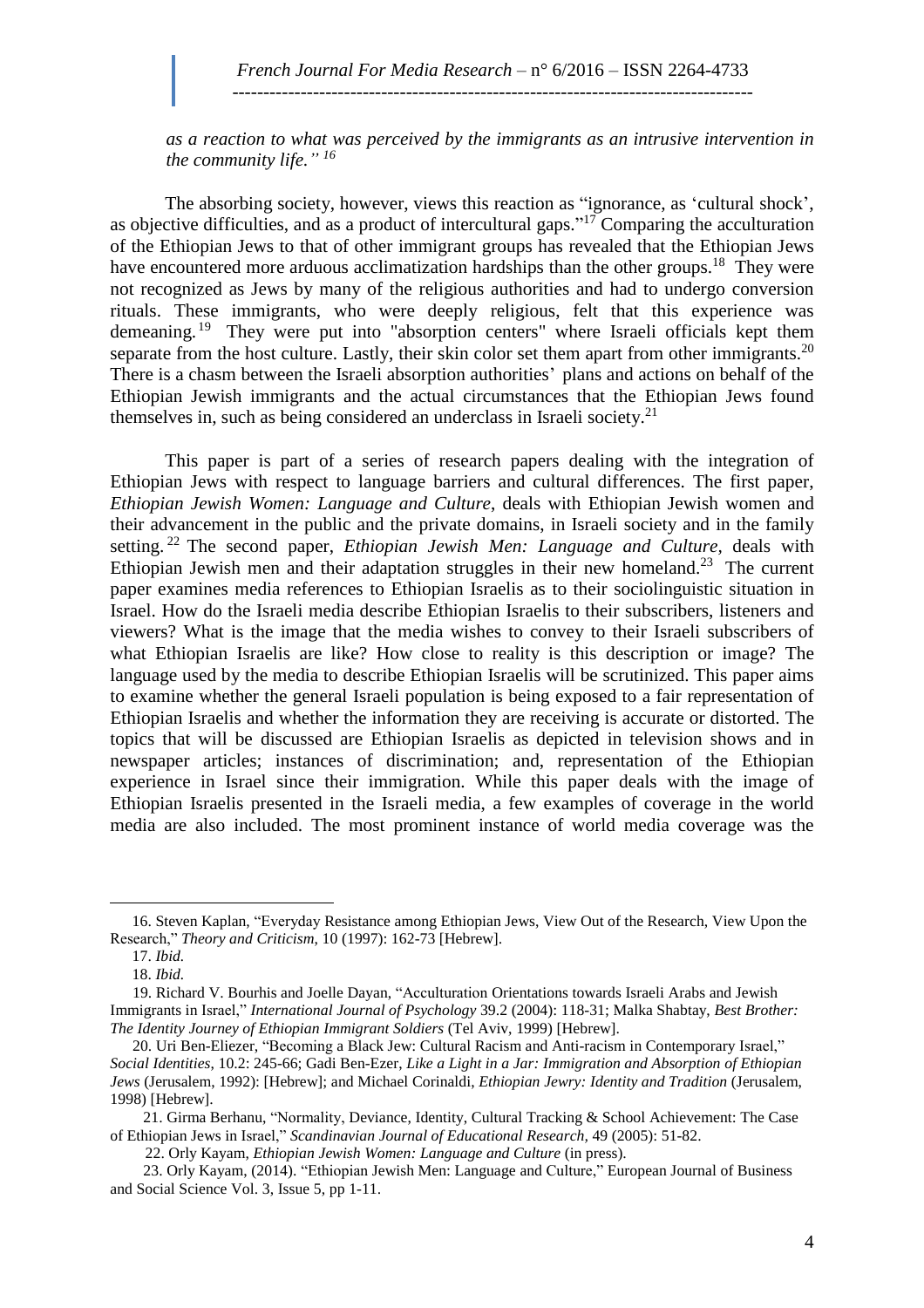meeting of US President Barack Obama with the then reigning Miss Israel, Ethiopian-born Yityish Titi Aynaw.<sup>24</sup>

#### **LITERATURE SURVEY**

#### **Ethiopian Israelis on Israeli Television**

There has been a paucity of Ethiopian Israelis on Israeli television. This is an area that hopefully will change in the coming years. The following are samples of Ethiopian Israelis who have appeared on Israeli television:

#### Maharata Baruch in "The Ambassador"

Elias et al. examined the question of "hegemonic identity" as an issue in reality shows on television.<sup>25</sup> One of the programs they chose to study was *The Ambassador,* which aired on Israeli television in 2005. The purpose of the show was to choose a representative who would be sent abroad to explain Israeli political policies. The judges on the show came from the Israeli General Security Service, the Israeli Defense Forces and the like. They were a neutral group of people who represented the "dominant collective identity."<sup>26</sup> The participants in the show included members of minorities, and were chosen to reflect the diversity of Israeli society. The goal of the program was to select an envoy who had to have excellent rhetorical skills, a presentable appearance, and fluent English in order to be able to sway American public opinion to accept Israeli policy. In the first season that the program was aired, ten weekly episodes were broadcast. In these episodes, the participants were given collective and individual tasks. The judges asked them personal questions meant to help them decide if the participant lived up to the standard of what it meant to be Israeli. From the second episode and throughout the remaining episodes, it became clear that the contestants who qualified were native-born Israelis and the "Other" were the two immigrant contestants. The immigrants were Maharata Baruch, an Ethiopian immigrant, and Dafna Alfarassi who immigrated to Israel from Holland. Maharata is an example of an Ethiopian Jewish woman who has succeeded in Israeli society. She speaks Hebrew perfectly, is married to a veteran Israeli and is a film actress. She immigrated to Israel at age ten after the long trek through Sudan. Dafna, in contrast, came to Israel in her twenties. She is an MA student of diplomacy. She is blond. In spite of their differences, the other contestants tried to make a connection between them because they had been new immigrants who did not have the mentality of the native Israeli. The judges also labeled them as cultural "Others." Thus, the two immigrants decided that they had to widen the boundaries of what Israeli identity is by changing the program's discourse to become more inclusive. While the other candidates saw Maharata as having the negative qualities associated with someone coming from Ethiopia, such as passivity and ignorance, Maharata actually offered an alternative image of Ethiopian Jewry –

 $\overline{a}$ 24. *HonestReporting*. (April 2, 2013). The hypocrisy of a black Miss Israel? *HonestReporting*. <http://honestreporting.com/the-hypocrisy-of-a-black-miss-israel/>

<sup>25.</sup> Nelly Elias, Amal Jamal, and Orly Soker, (2009). "Illusive Pluralism and Hegemonic Identity in Popular Reality Shows in Israel," *Television & New Media* 10.5 (2009): 375-91.

<sup>26.</sup> *Ibid.* 377.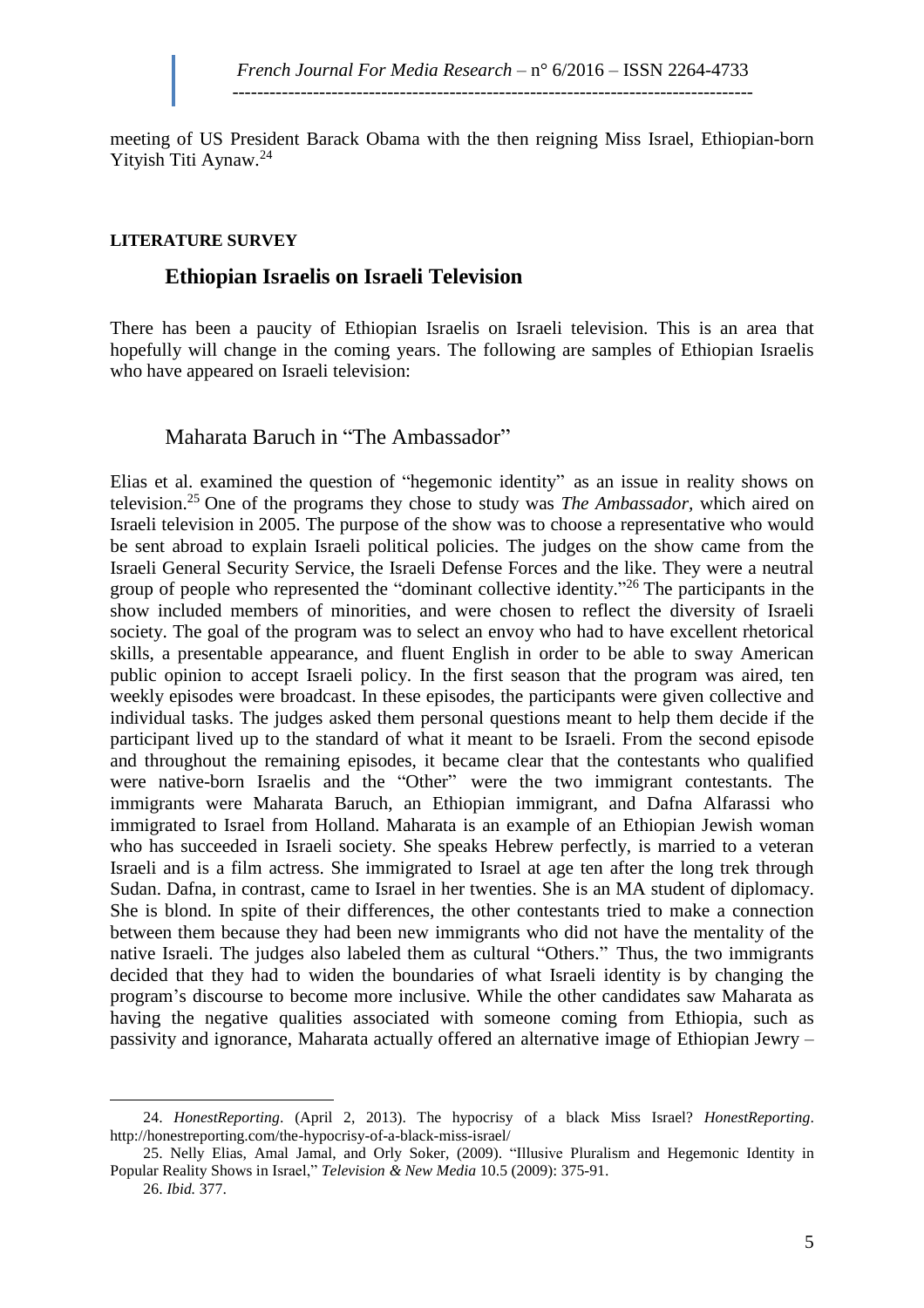that of "tolerance, honesty and openness to people from other cultures".<sup>27</sup> By stressing the fact that Ethiopian Jewry's trek through Sudan in order to come to Israel stemmed from Zionistic ideology and was a determined act of heroism, she attempted to show them not as passive refugees who were saved by the State of Israel's rescue missions, but as a people of courage. She was proud to have participated in this journey to Israel. Dafna also suffered in the judges' estimation, as her European background was considered a drawback because she was seen as too logical and formal, and lacking in Israeli qualities such as warmth and spontaneity. She stressed her choice to immigrate to Israel to accentuate her Zionist motivation. These two women bonded together at the point in the show where they realized that they would be disqualified from the show by the other contestants. Their joint move was to disqualify themselves as a protest against the "hegemonic definition of Israeliness".<sup>28</sup> The judges asked each woman to come to a special committee meeting separately, and to bring a "character witness" with them who would vouch for their suitability to be candidates for "ambassador." They also had to answer a battery of questions that would test their level of normative Israeliness. Dafna refused to play along. She did not answer the questions the judges asked her and did not bring a character witness, but brought her identity card as proof of her Israeli identity. Maharata, on the other hand, answered all the questions the judges asked her, and as a character witness she brought her counselor from the boarding school she attended after her arrival in Israel. Dafna was disqualified, and Maharata went on to the next stage of the show, eventually being one of the three finalists. Maharata survived the disqualification by surrendering to the hegemonic rules. This shows that Israeli society is not ready to include immigrants as being a part of normative Israeliness. Normative Israeliness is not yet ready to have the minority groups widen the boundaries of the dominant identity. Instead of searching for the ideal "ambassador," the program searched for the most Israeli one.<sup>29</sup>

In conclusion, it can be said that "The Ambassador" attempted to exhibit a false sense of pluralism that hid the true power relations in Israeli society.

# **Representation of Ethiopian Israelis in the Israeli press**

When the Ethiopian Jews first came to Israel, there was a period when the Israeli society at large viewed them as part of the dark-skinned groups in Israel such as Yemenites or Jews from India, in an attempt to obscure the differences in the various groups making up Israeli society and to accentuate the reunification of all Jews in Israel. Israeli media coverage of issues relating to Ethiopian Israelis has ranged from questions about the authenticity of their Jewishness, the blood scandal, police discrimination, domestic violence and homicide. According to Shoham, the community was viewed with pity as they are weak and dependent, yet they have redeeming qualities such as strong Zionistic feelings and reverence for elders.<sup>30</sup> In a previous study of how Ethiopians were depicted in the Israeli media, the conclusion was that most articles written about them depicted the Ethiopian community with "regards to poverty, racism, discrimination, diseases, drugs and murder."<sup>31</sup>

 <sup>27.</sup> *Ibid.* 380.

<sup>28.</sup> *Ibid.* 383.

<sup>29.</sup> *Ibid.* 384.

<sup>30.</sup> Efrat Shoham, "The Coverage of 'Spousal Homicide' in the Ethiopian Community in the Israeli Daily Press. *Journal of Politics and Law* 6.2. (2013)*.*

<sup>31.</sup> Bahar, 2003, cited in Shoham, 2013.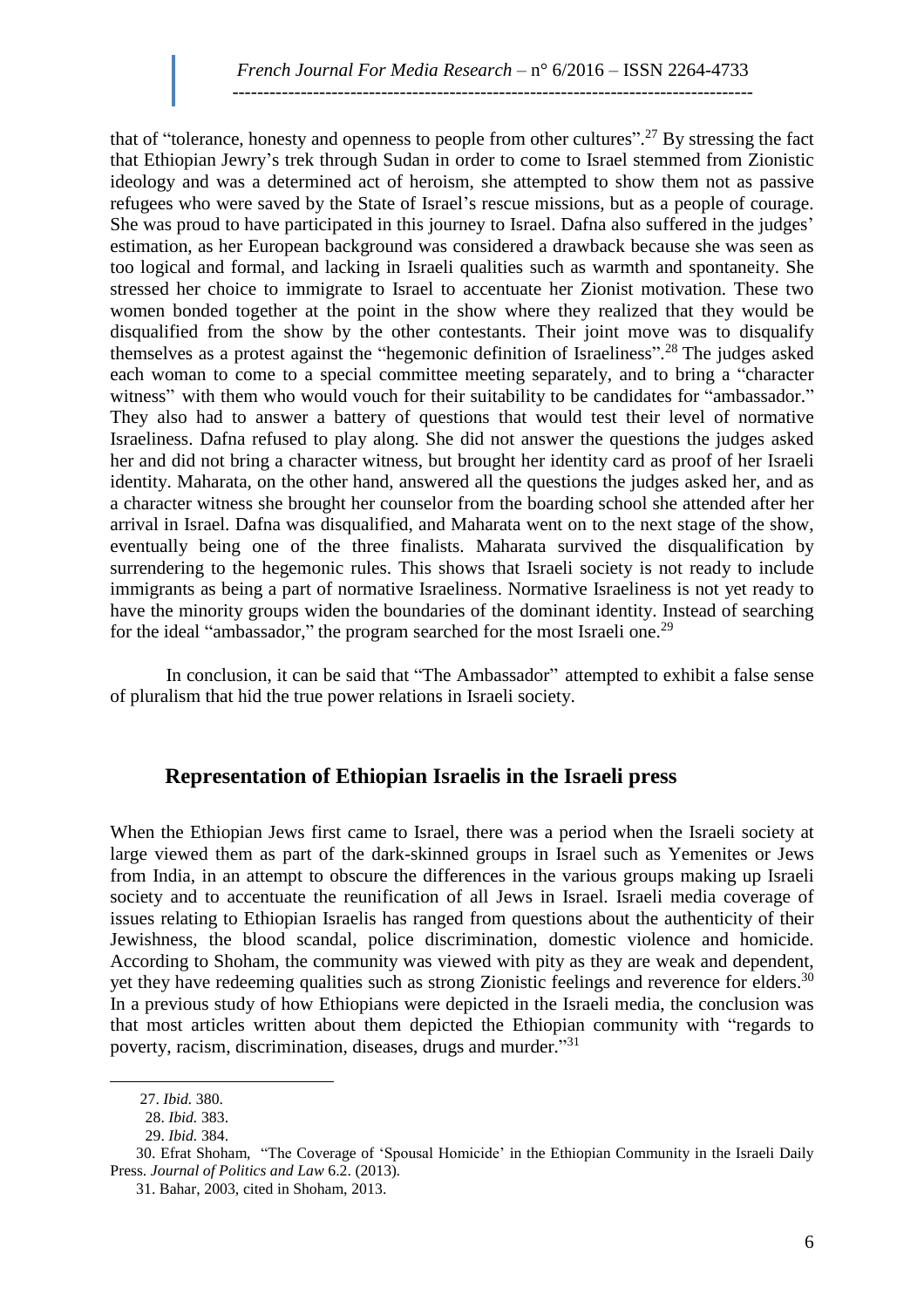An early example of the negative image perpetrated in the media was that of the Israeli daily newspaper *Maariv* editor Shmuel Schnitzer's article "Import of Death", which appeared in the paper on August 19, 1994. Schnitzer took a stand against the immigration of the Falash Mura Ethiopians to Israel on the grounds that they might be carriers of infectious diseases. This article led to a public denunciation.<sup>32</sup>

This description of the Ethiopian Jews as dangerous and as "others" was strengthened when, on January 24, 1996, an article appeared in *Maariv* that was written by an investigative journalist, Ronal Fischer.<sup>33</sup> The article reported the fact that the Israeli blood bank had been destroying blood donations by Ethiopian Israelis over the course of 12 years. Ethiopian Israelis were not placated when the blood bank and Ministry of Health officials explained that this was done to "prevent contamination of the blood supply by high rates of infectious diseases among Ethiopian immigrants", and felt that this was a cover-up for racial discrimination against them. <sup>34</sup> On January 29, 1996 a violent demonstration between Ethiopian Israelis and the police ensued outside the Prime Minister's offices in Jerusalem. The police were heavily outnumbered, arriving in small forces because they "knew the Ethiopians to be a quiet and retiring community".<sup>35</sup>

The "Blood Affair" *(parashat ha-dam),* as it was called then, proved that Ethiopian Israelis could and would resort to the use of violence for their survival as an integral part of Israeli society. The use of the Hebrew words *lo niten dameinu hefker*, which translates to "we will not let our blood be ownerless", was chanted at the demonstration. In the context of the demonstration it meant that they would not allow their blood donations to be destroyed. It had a deeper meaning too – that Ethiopian Israelis were from then on going to be treated just like other Israeli adult citizens who are responsible for their own blood and sexuality, as the issue referred to HIV. The next morning, on January 29, 1996, the newspaper headline in another daily newspaper, *Yediot Aharonot,* p. 3, was: "Like Gaza During the Intifada". <sup>36</sup> One police officer asked in astonishment in that article how was it possible for the quiet Ethiopians to stage such a violent demonstration, which was worse than the worst fighting in Gaza during the intifada. Forty-one police officers were injured in the demonstration. This issue and protest uncovered covert racism, and the society at large could not continue to deny its existence.<sup>37</sup>

On another subject, Efrat Shoham examined the coverage of "spousal homicide" in the Israeli daily press. She chose samples of headlines of newspaper articles that dealt with this topic and which appeared in the newspapers from 2007 to 2009. Two such headlines were: "Who will stop the violence against women in the Ethiopian community?" (*Maariv*, January 18, 2009), and "The Ethiopian community: 11 murdered in 4 years (*Yediot Aharonot*, December 23, 2008). These headlines and articles mentioned the fact that the victims were Ethiopian. Naming of the place of origin in the press did not occur if the victim was a non-

<sup>32.</sup> Don Seeman, "One People, One Blood" Public Health, Political Violence & HIV in an Ethiopian-Jewish Setting,"*Culture, Medicine & Psychiatry* (1999): 159-95.

<sup>33.</sup> *Ibid.*

<sup>34.</sup> *Ibid.* 160.

<sup>35.</sup> *Ibid.* 162.

<sup>36.</sup> *Yediot Aharonot*. January 29, 1996 p.3 "Like Gaza During the Intifada", [Hebrew].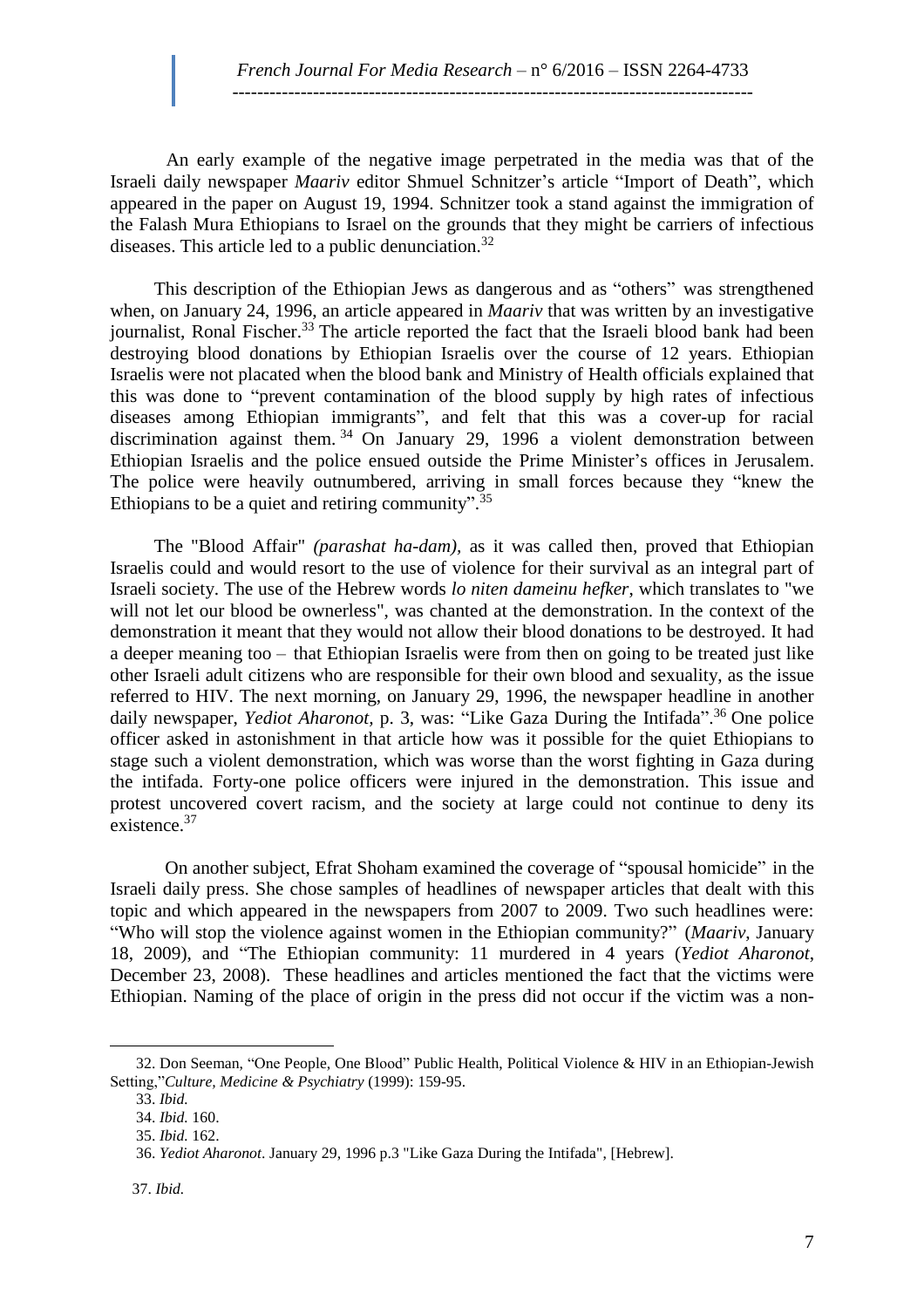Ethiopian Israeli.<sup>38</sup> By telling the place of origin the Israeli public was getting the message that it happens to "them" but not to "us". Thus the Ethiopians were seen as "others" who are generally a quiet people but whose men are capable of horrific acts of violence against their women. The way in which these articles explained the circumstances of the murders gave the impression that murders of women by their husbands was exclusively a characteristic of the Ethiopian community. The press also put the blame on the leaders of the Ethiopian community, who were allegedly not doing enough to end this domestic violence. The problems of the couple became the problems of the whole Ethiopian community, which had not integrated socially or financially into mainstream society. Most reports said that the couple lived in a poor neighborhood and had a large number of children. This left the impression in the readers' minds that all Ethiopian Israelis lived in poor neighborhoods and neglected their children.<sup>39</sup>

In marked contrast to the articles cited above, *Haaretz* journalist Meirav Arlosoroff wrote an article titled "Ethiopians in Israel: A success" (*Haaretz English Edition*, July 9,  $2015<sup>40</sup>$  which emphasized the achievements of the second generation, those Ethiopians who were born in Israel or who arrived at a very young age. Reporting on a study published by the Taub Center for Social Policy Studies in Israel she wrote: "A huge gap was seen between the first and second generation, a gap so great that it shows successful integration of the second generation in Israel." And with regards to the recent community protests, she puts a positive spin writing: "…it is testimony that the Ethiopian community is growing stronger and has reached such a level of strength that it can loudly demand its rights."

#### *Yediot Nagat* (Nugget News)

 $\overline{a}$ 

For the last ten years the daily newspaper *Yediot Aharonot* has been publishing a monthly newspaper for and about the Ethiopian Israeli community, called *Yediot Nagat* in Hebrew, or "Nugget News". This paper is put out in conjunction with the steering committee for Ethiopians at the Ministry of Education. The editorials are about the struggles, the challenges and the successes of the community. The articles are written in Hebrew and in Amharic, a language they spoke in Ethiopia. In an article that appeared in the February, 2014 issue under the headline in Hebrew *"Lo Rotsim Lehiyot Olim Nitschiim",* meaning "We don't want to be eternal immigrants", the editor explained that there was a new manager in the Department of Absorption of immigrants from Ethiopia who is an Ethiopian himself, and who explained that a new policy was needed to make sure that the mistakes of the past would not be repeated. He explained that his office is there to help all Ethiopian immigrants, but especially those who have arrived in the last few years and those who are continuing to arrive. He explained that the goal is that Ethiopian immigrants will eventually not need the services of his office, but that they will be integrated into society.<sup>41</sup> On the surface this bi-lingual newspaper has the capacity to open the door to multi-culturalism, and to not only assist the Ethiopian Jews in Israel but also to enlighten the broader Israeli society about the Ethiopian Israeli community's customs, holidays, integration problems, and many more aspects of their existence. However, research found:

<sup>38.</sup> Efrat Shoham (2013). The Coverage of 'Spousal Homicide' in the Ethiopian Community in the Israeli Daily Press. *Journal of Politics and Law* 6.2 (2013).

<sup>39.</sup> Dafna Lemish (2007). The Politics of Minority Exclusion in the Media: The Image of Women Victims of Violence. In Dan Caspi (Ed.), *Media and Politics in Israel* (Jerusalem/Tel Aviv, 2007), 185-207 [Hebrew].

<sup>40.</sup> Meirav Arlosoroff (July 9, 2015). "Ethiopians in Israel: A success" *Haaretz English Edition* p.5.

<sup>41.</sup> *Yediot Nagat*. (Feb. 2014) "Lo Rotsim Lehiyot Olim Nitschiyim," [Hebrew].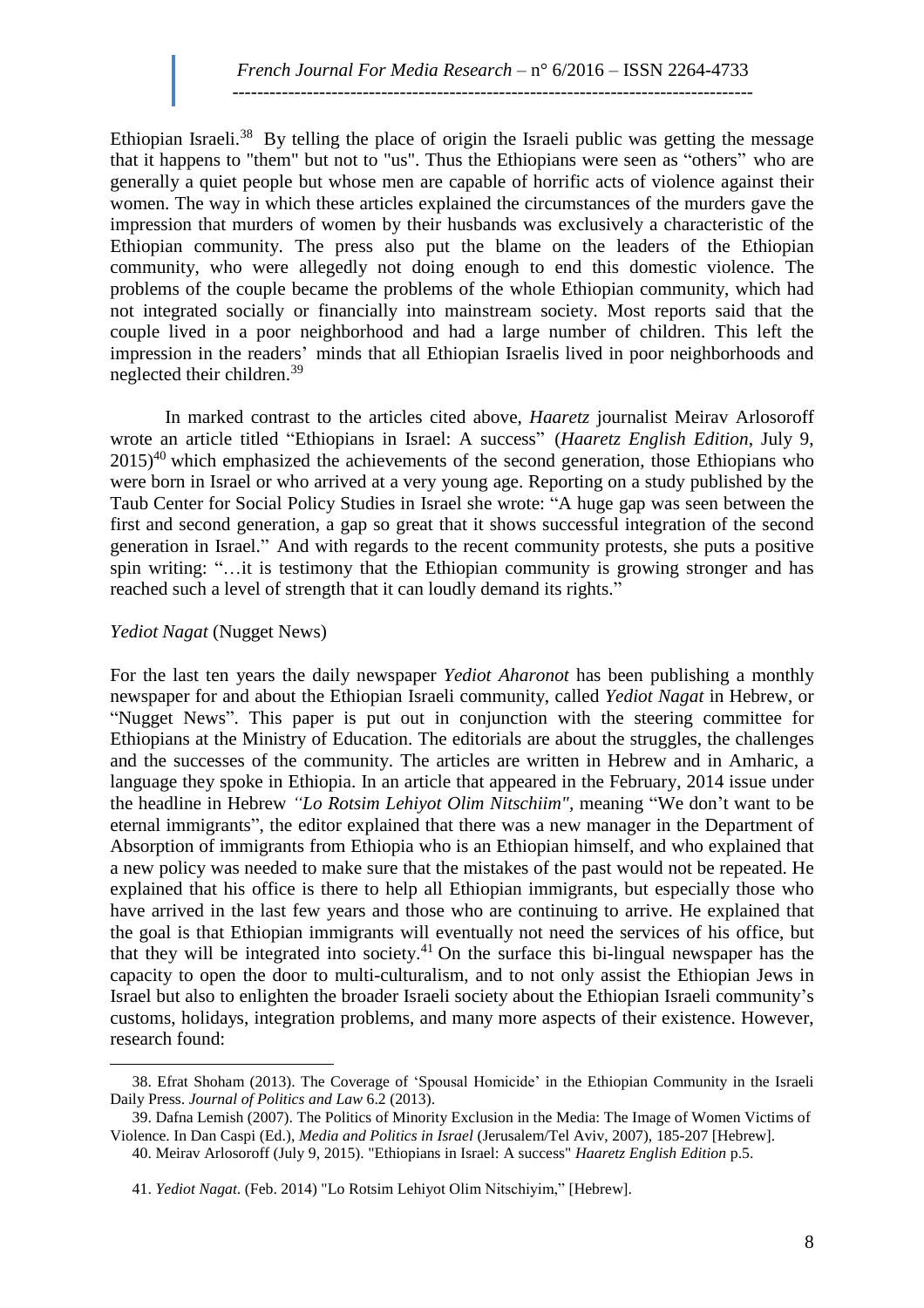"Nugget News represents the trend of implicit assimilation of the Ethiopian immigrant community by the State of Israel by means of the educational system. The newspaper articles are mentioned that present unique elements of the community, such as: the voyage to the Land of Israel, the Sigd holiday, the community customs, etc. However, the number of such articles is relatively small, while most of the articles are devoted to the wish and to the tools for successful integration into the Israeli society".<sup>42</sup>

## **Media Coverage of Ethiopian Israelis in the Israel Defense Forces (IDF)**

The general impression given in the Hebrew press is that Ethiopian Israelis are highly motivated and serve in officer positions. However, in two articles that appeared in the English edition of the daily newspaper *Haaretz* (June 18, 2013 and Sept. 29, 2014), we see a highlighting of the negative rather than the positive. Right from the headlines, "IDF soldiers of Ethiopian descent are more likely to land in military prison or desert", and "One in four Ethiopians in IDF did not complete army service in 2013", the negative story is emphasized. To avoid this impression, the headline of the second article could have read: "Three out of four Ethiopians completed army service in 2013". Then, the sub-headline of that article states, "Only 2.3% of soldiers of Ethiopian extraction became officers last year." The author of the article used the word "only", which is a subjective word when used, and although it reports the fact that 2.3% of the soldiers of Ethiopian extraction did become officers that year, it does so in a negative way. The very wording of the headline and sub-headline points out the negative. Only at the very end of the article are two very positive phenomena described: the first is that for the prior three years there was a decrease in the percentage of special-needs Ethiopian soldiers and an increase in the number of men and women who excel on the prearmy evaluation test; the second is that fewer Ethiopian soldiers were sent to prison in 2013 than in 2012. These are two important and positive changes, however, they are only noted at the end of the article. Thus we conclude that the intent of the articles was to stress the negative situation of Ethiopian Israelis in the IDF.<sup>43</sup>

Another article dealing with Ethiopians in the IDF appeared in the February 2014 issue of *Yediot Nagat*. The editor claims that a course in QA (Quality Assurance) is being offered in the army exclusively to Ethiopian soldiers. There has been criticism of segregated education within the Ethiopian community and in the general Israeli society. In this case, the IDF and the soldiers involved see this course as a temporary instance of segregation, with the goal being the eventual integration of the Ethiopian soldiers in prestigious positions in the army. The officer in charge of the course explains that this course is geared to providing the Ethiopian soldiers with the chance to advance by giving them the tools they need to learn and to gain experience at the same time. Upon completion of the course these Ethiopian soldiers will have gained knowledge and self-enhancement, and will then integrate with the rest of the soldiers until the completion of their army service.<sup>44</sup>

<sup>42.</sup> Lea Baratz, Roni Reingold, and Hannah Abuhatzira, "Bilingual Newspaper as an Expression of a Fake Multicultural Educational Policy in Israel," *International Education Studies* 4.4. (2011): 160-69.

<sup>43.</sup> Gili Cohen (September 29, 2014) 1 in 4 Ethiopians in IDF did not complete army service in 2013. *Haaretz English Edition*. p. 2; Gili Cohen. (June 18, 2013). IDF soldiers of Ethiopian descent are more likely to land in military prison or desert. *Haaretz English Edition.*

<sup>44.</sup> Garmau Mengistu (February, 2014). "Hafrada Virtualit," *Yediot Nagat* 6 [Hebrew].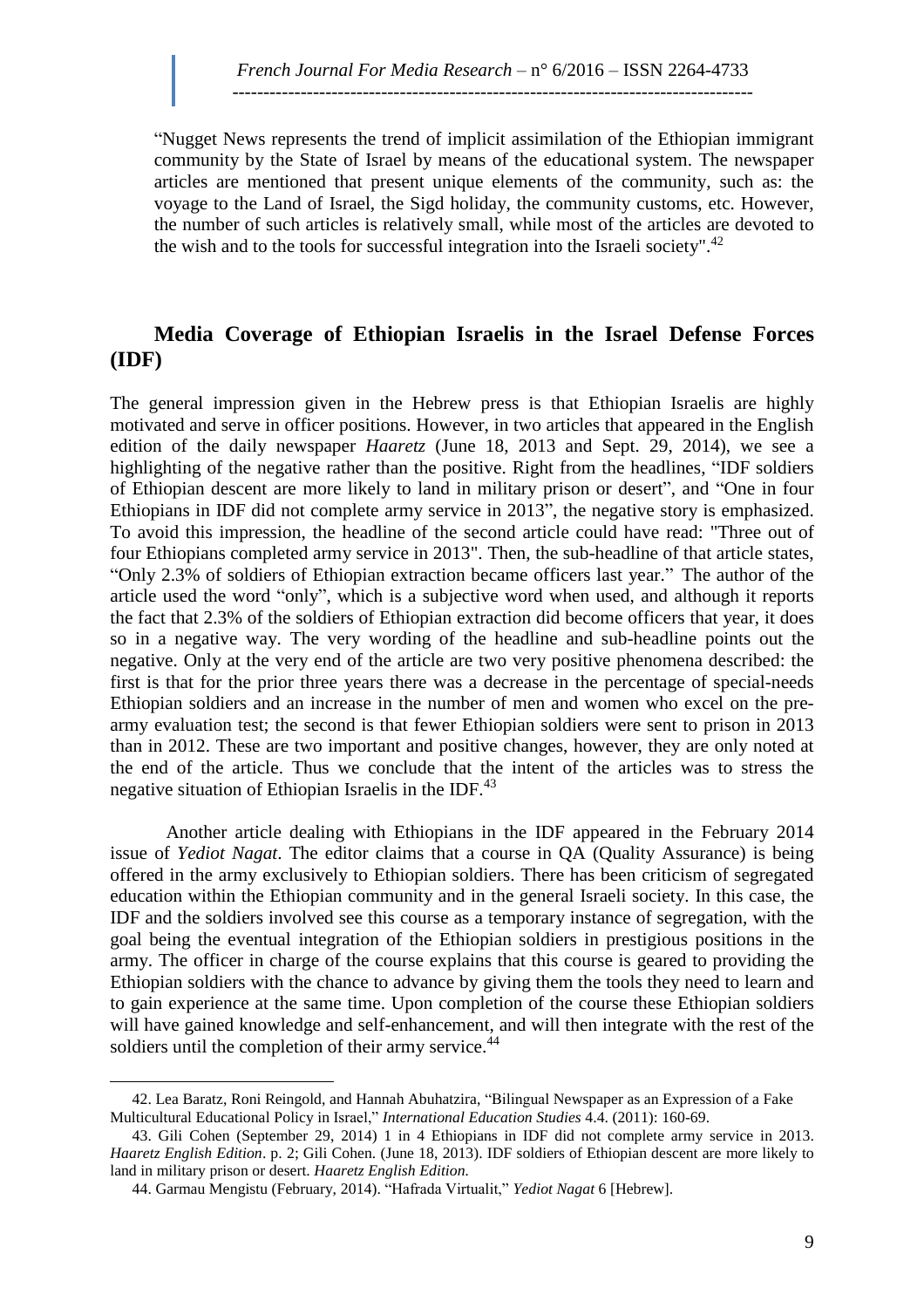# **ETHIOPIAN ISRAELIS AS ROLE MODELS IN THE MEDIA**

There have been a number of Ethiopian Israelis who have become successful in different fields in the broader Israeli society, and are positive role models for the Ethiopian community at large. For the most part their numbers are small, and in some fields they are the only ones to have made it to the top. The following presents a sample of media reports of Ethiopian Israeli success stories in such fields as politics, literature, music, sports, entertainment and theater.

## **Yityish Titi Aynaw**

Yityish Titi Aynaw became the first Ethiopian Miss Israel in 2013. She was born in Ethiopia in 1991 and immigrated to Israel in 2001. Aynaw's selection as Miss Israel was of course covered in all the Israeli media outlets, but she garnered even wider coverage when President Obama met with her during his visit to Israel in 2013. While this coverage was on the whole positive, some found issues to complain about. In an online Australian newspaper called *Daily Life* (February, 27, 2013), Ruby Hamad wrote an article "The hypocrisy of a black Miss Israel", in which she warned the public not to get excited about Aynaw's success. In her opinion there was "endemic discrimination" against the Ethiopian community in Israel, and that just because Aynaw managed to succeed it did not mean that barriers to success for Ethiopian Israelis were no longer in existence. <sup>45</sup> In response, *HonestReporting* (April 2, 2013), an online newspaper that facilitates accurate reporting for foreign journalists covering Israel and the Middle East, claimed that although having an Ethiopian Miss Israel may not be the beginning of a new era of racial harmony, Israel should not be blamed for honoring her success. Aynaw had to strive hard to reach that success and she is a source of pride and inspiration for the entire Ethiopian community. <sup>46</sup>

## **Tehonia Rubal**

Tehonia Rubal was the first Ethiopian Israeli to win a beauty contest when she won the Israeli "Super Model" in 2012. In 2013 she participated in the fifth season of the reality show "Big Brother" and won first prize. Israel's Channel 2 aired a movie about her life on May 10, 2014 called "*Bekohot Atzma*" ("She did it on her own"), which told her life story from her childhood and until she won first prize on "Big Brother". Galit Gutman interviewed her in the movie and she encouraged Rubal, one of eleven children, to explain how she got to where she is today. $47$ 

## **Ester Rada**

 $\overline{a}$ 

Ester Rada is an actress, singer, songwriter and performer. She was born in Kiryat Arba in 1985 to an Ethiopian family who had arrived in Israel a year before her birth. Today she acts in movies and is a singer of soul music who writes her own songs. She was married to fellow

<sup>45.</sup> Ruby Hamad, (February 27, 2013). The hypocrisy of a black Miss Israel. *Daily Life.* [http://www.dailylife.com.au/news-and-views/dl-opinion/the-hypocrisy-of--a-black-miss-israel-20130401-](http://www.dailylife.com.au/news-and-views/dl-opinion/the-hypocrisy-of--a-black-miss-israel-20130401-2h2qr.html) [2h2qr.html](http://www.dailylife.com.au/news-and-views/dl-opinion/the-hypocrisy-of--a-black-miss-israel-20130401-2h2qr.html)

<sup>46.</sup> *HonestReporting*. (April 2, 2013). The hypocrisy of a black Miss Israel? *HonestReporting*. <http://honestreporting.com/the-hypocrisy-of-a-black-miss-israel/>

<sup>47.</sup> The Times of Israel Staff (August 28, 2013,) [http://www.timesofisrael.com/ethiopian-model-crowned](http://www.timesofisrael.com/ethiopian-model-crowned-big-brother-champ/)[big-brother-champ/;](http://www.timesofisrael.com/ethiopian-model-crowned-big-brother-champ/) "Bekohot Atzma" ("May 10, 2014) <https://www.youtube.com/watch?v=hau4LOenvjw>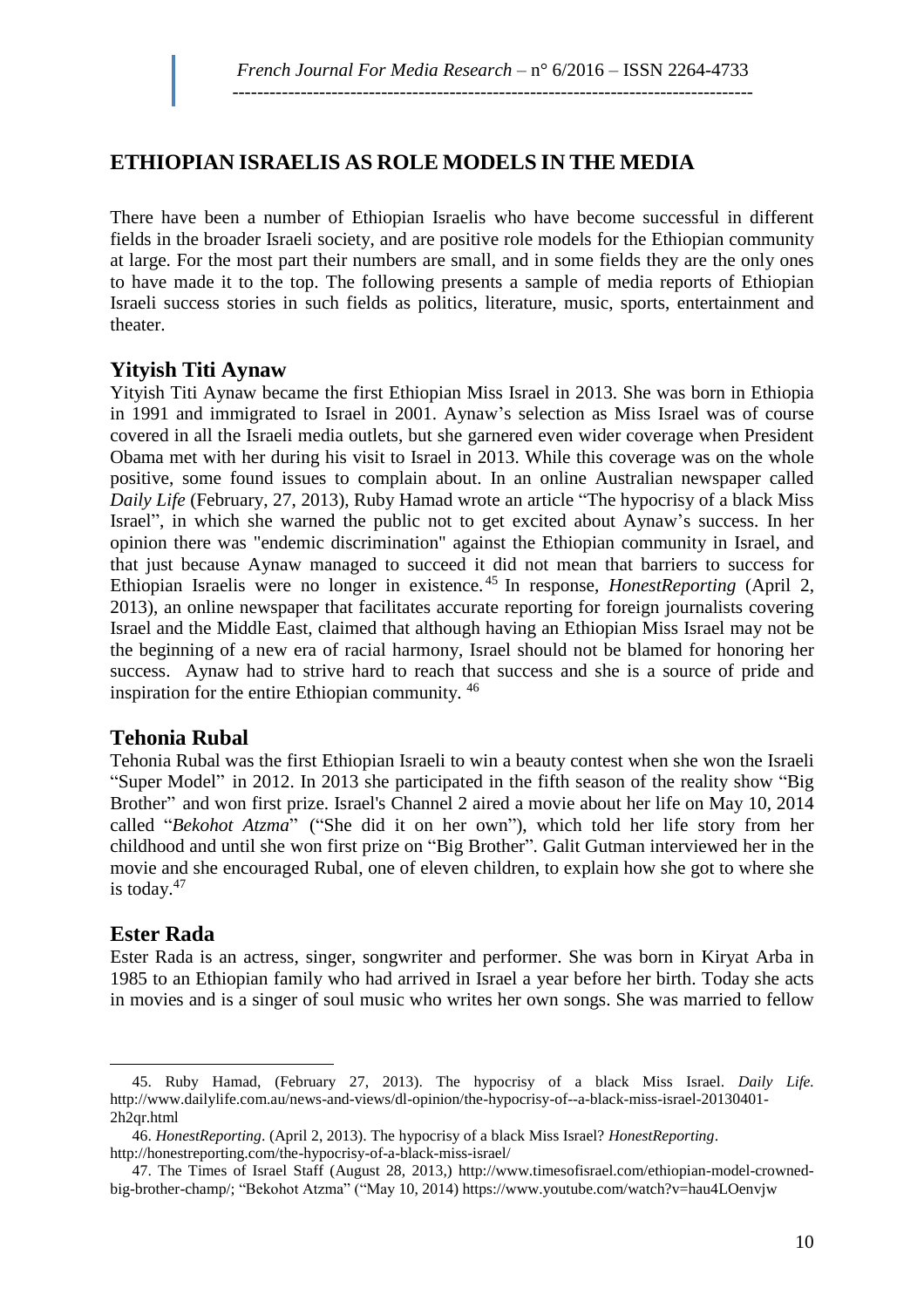Ethiopian Gili Yalu, a member of Zvuloon Dub System, an Israeli reggae band.<sup>48</sup> Rada's musical talent and performance on stage was described in the press as a mixture of power and sweetness, peppered with charm (*Haaretz* digital edition January 19, 2013). She sings in English, but doesn't want to sound as if she is an American soul music singer. She has also added Ethiopian musical touches to her songs, which makes her unique among black soul music singers. When asked why she doesn't sing in Hebrew, she responded that she feels at this stage of her career her songs are more "magnificent" in English, and she wants to sing abroad as well as in Israel. <sup>49</sup>

Rada appeared on Israeli television's Channel 10 show "London and Kirshenbaum", hosted by the two veteran Israeli journalists Yaron London and Moti Kirschenbaum (uploaded on YouTube on Jan. 29, 2013), and gave a live performance of her hit song "Life Happens". Her music was described on the show as having elements of R&B, Funk, and Ethio-jazz. $50$ 

Rada was also interviewed on Channel 1's cultural magazine show "HaZira" ("The Arena"). The interview was uploaded on YouTube on May 23, 2013. The interviewer, Gal Uchovsky, asked her if she feels she has to represent the Ethiopian Israeli community. Rada responded that she doesn't feel that way at all – that she represents herself. She explained that before her marriage she wanted to be like everyone else, so she rejected her Ethiopian side and just wanted to be Israeli. But since her marriage she has returned to her Ethiopian roots and speaks and sings in Amharic.<sup>51</sup>

### **Abate Berihon**

Abate Berihon has put Ethio-Jazz on the Israeli musical map. Berihon was born in Ethiopia in 1967 and immigrated to Israel in 1999. He plays the saxophone and is a leading jazz musician in Israel. He heads the ensemble "Shabta." According to Liron Nagler-Cohen (May 31, 2011), who wrote about Berihon on Ynet of *Yediot Aharonot*, Abate Berihon had a musical career in Addis Ababa, where he played in the international theatre. After his immigration he went through absorption difficulties, and found himself washing dishes and working as a watchman. He was then discovered by the Organization for the Promotion of Ethiopian Culture. He has since won four prizes in Israel and released three albums. In his latest album he plays liturgical poetry set to Ethiopian melodies. Berihon's vision is to build a musical conservatory for Ethiopian children. He said he has not seen Ethiopian children studying at a conservatory and wants to change that situation, so that Ethiopian children will have the possibility of getting a musical education.<sup>52</sup>

## **Yossi Vassa**

Yossi Vassa is an actor. He came to Israel from Ethiopia via Sudan and settled in Netanya. He has a one-man play called "It Sounds Better in Amharic". The play is a combination of storytelling and stand-up comedy. It has been translated from Hebrew and has been performed

<sup>48.</sup> Ben Shalev (January 19, 2013). Israel's Soul Sister Chooses to Sing in English. *Haaretz Digital Edition.* <http://www.haaretz.com/weekend/week-s-end/israeli-soul-sister-chooses-to-sing-in-english.premium-1.49480>

<sup>49.</sup> *Ibid.*

<sup>50.</sup> Israel Television (uploaded to YouTube on Jan. 29, 2013). Ester Rada - Life Happens live @ London and Kirshenbaum [Hebrew]. [https://www.youtube.com/watch?v=1Abw-ELycxs.](https://www.youtube.com/watch?v=1Abw-ELycxs)

<sup>51.</sup> Channel 1 (May 23, 2013) HaZira – Interview with the Singer Ester Rada [Hebrew]. <https://www.youtube.com/watch?v=Kb4lu4TrEDM>

<sup>52.</sup> Liron Nagler-Cohen (May 31, 2011. Ibn Gevirol b'Amharit [Hebrew]. *Yediot Aharonot*. http:/[/www.ynet.co.il/articles/0,7340L-4076568,00.html](http://www.ynet.co.il/articles/0,7340L-4076568,00.html)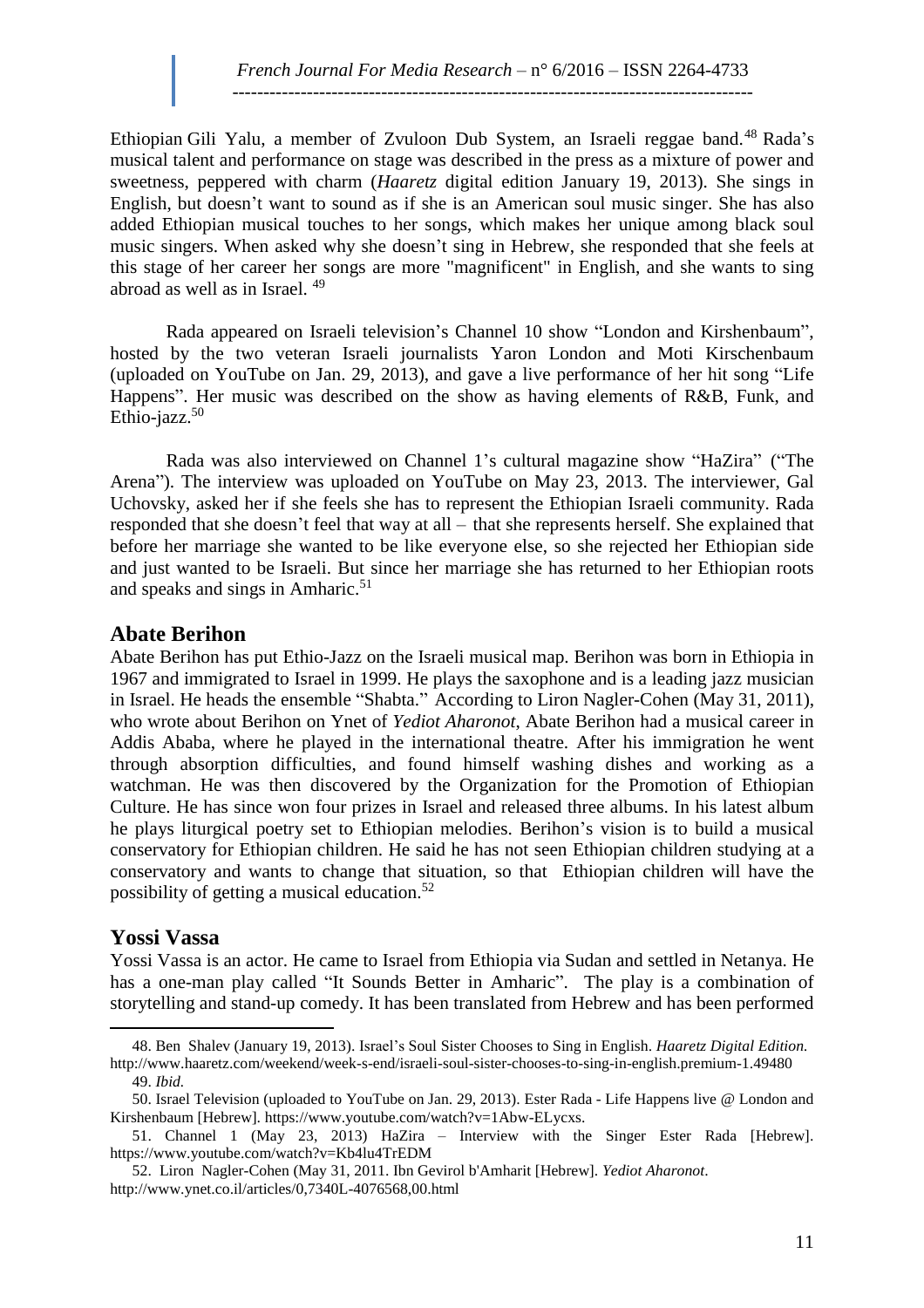in the US, Canada and Europe, with great success. The theme of the show is culture clash. Vassa mixes memories of his life in Ethiopia with funny aspects of adjustment to life in Israel, such as "dating, learning math, watching TV, getting assigned a new name and other immigrant foibles" (Rubien, February 9, 2006).<sup>53</sup> According to Aryeh Tepper, a reporter for Jewish Ideas Daily (August 26, 2010), Vassa's message in his play is that Ethiopian Jews should be proud of their heritage and that despite their economic and social difficulties, they should not see themselves as victims or objects of pity, but to believe that they have much to add to Israeli society and to play an active role in that society.<sup>54</sup>

## **Biranhe Teganya**

 $\overline{a}$ 

The most visible Ethiopian in the Israeli media is Channel 2 reporter Biranhe Teganya.

In the first interview that he gave to a reporter, in the *Globes* business online newspaper (Avivi, January 18, 2012), he was described as the man who broke through the barrier that has held Ethiopian Israelis back, becoming the diligent and successful reporter that he is today. He reports on topics dealing with crime, and has brought issues that were kept on the sidelines to the forefront of the news. Teganya stated in his interview that when the Ethiopians first came to Israel, they were seen as a very gentle and shy people who didn't make waves. That, in his opinion, was their undoing and the reason that they are discriminated against. He himself has gotten rid of that stereotype and is no longer seen as Biranhe the Ethiopian, but as Biranhe Teganya the man. When a report is aired that he has written, the public knows it will deal mostly with Ethiopians. Teganya said that he feels he is the spokesperson for the Ethiopian community. He ferrets out instances of racism in Israeli society, and these are generally broadcast on the news. Biranhe Teganya has become a very popular personality, to such an extent that he is impersonated on the Channel 2 satiric show "Eretz Nehederet" ("A Wonderful Country"). Teganya was listed among the 100 best journalists in the country. In an interview that he granted to the research team for this study, Teganya stated that in the last seven years there has been a more positive trend of televising all that is connected to the Ethiopian community. He feels that the Ethiopian community knows the power of the media, and members of the community turn to Teganya with positive stories, reports of instances where they are discriminated against and criminal stories. If an Ethiopian singer comes to Israel, Teganya will write a story about him or her that will be broadcast on the news. Teganya airs stories that interest him about Ethiopian entrepreneurs. One of these stories was about an Ethiopian woman who worked in hi-tech. She searched for makeup for black women all over Israel and couldn't find any. She went to the United States and found that a vast amount of makeup for black women was available there. She came back to Israel and opened a company that sells makeup for the black woman. Another story he reported on Channel 2 was about a man who lives in an immigrant area in Rehovot, where he saw Ethiopian children who were roaming the streets. The man started a football team for those children. While these stories are aired, Teganya has Ethiopian music playing in the background. Thus, along with pictures of Ethiopians, the Israeli viewers are introduced to Ethiopian music. In this way Teganya is trying to bring topical Ethiopian feature stories to the Israeli public.<sup>55</sup>

<sup>53.</sup> David Rubien (February 9, 2006). Talk about Exodus – Yossi Vassa survived the real thing. *SF Gate.* <http://www.sfgate.com/entertainment/article/Talk-about-exodus-Yossi-Vassa-survived-the-2523175.php>

<sup>54.</sup> [Aryeh](http://www.jewishideasdaily.com/author/aryeh-tepper) Tepper (August 26, 2010). It Sounds Better in Amharic. *Jewish Ideas Daily*. <http://www.jewishideasdaily.com/707/features/it-sounds-better-in-amharic/>

<sup>55.</sup> Yuval Avivi (January 18, 2012) Interview with Biranhe Teganya. Im lo eheye chazak yirmisu oti. *Globes* [Hebrew]. <http://www.globes.co.il/news/article.aspx?did=1000716030>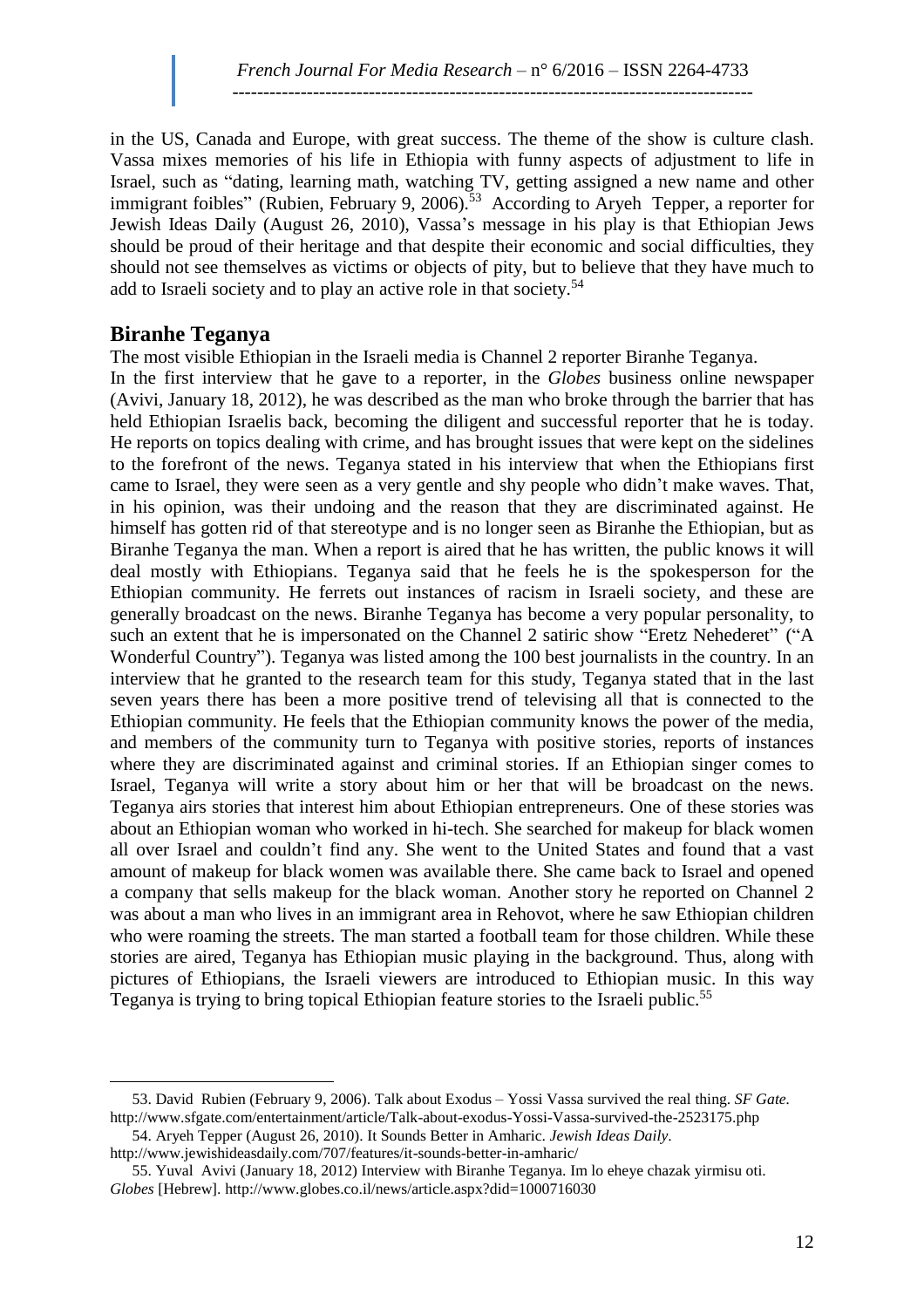### **Beza Nebevah**

Beza Nebevah has appeared in the media several times, including on YouTube, for his various achievements in sports (Cohen, July 5, 2011). He was born in Ethiopia in 1983. He was born blind. He immigrated to Israel at the age of seven. Today he is a sprinter who runs in marathons and is ranked fifth in the world among blind runners, according to Wikipedia. He took part in the Paralympics in Beijing and came in twenty-third. He is the only blind athletic coach in the world, and he coaches visually impaired children. Despite being blind, he has climbed Mt. Everest.<sup>56</sup> His motto, according to Goren of NRG, *Maariv*'s online paper (May 30, 2011), is to prove to everyone that even a handicapped person can do the unbelievable.<sup>57</sup> He appeared on Israel's Educational TV channel on a children's show called "*Tiru Oti*" ("Look at Me"), which was uploaded to YouTube on December 19, 2013. He explains to the audience that there were people who didn't believe that he could succeed, because of his blindness. Beza Nebevah took that disbelief and changed it into a challenge that motivated him to strive harder. He trains every day for about an hour-and-a-half to two hours. He trains with a runner who sees, and they work as a team. Each day he has someone else run with him. These are the secrets of his success.<sup>58</sup>

## **Dalia Betolin-Sherman**

 $\overline{a}$ 

Dalia Betolin-Sherman was interviewed on morning television (Channel 10's "Orly V'Guy") and in the press on the occasion of the publication of her book "How the World Turned White" in 2013. Betolin-Sherman immigrated to Israel in 1984 at the age of four. She has an M.A. in Hebrew literature and is a writer.<sup>59</sup> According to an interview that she gave to Daniel Bashach of the Israel Association for Ethiopian Jews (August 29, 2013), hers is the first book that deals with Ethiopian immigrants without talking in clichés. She delved into the souls of the Ethiopian immigrants, without discussing the difficulties of absorption into the society or talking about racism. "How the World Turned White" contains seven stories that were written in the first person, but from the point of view of different characters from the Ethiopian community. It tells of their first days in Israel, the tensions between a mother and a daughter, and new immigrant girls in school with veteran Israeli girls, among other stories. Most Israelis don't know about the routine life of Ethiopians. They are viewed at a distance. They are always seen as immigrants, even though many of them have been in Israel thirty years or more. Dalia Betolin-Sherman's aim was to have the reader view Ethiopians as people, and less as Ethiopians. The immigrant experience depends to a great extent on the strengths that that person brings with him or her to that situation. Those who come to Israel as children are more flexible. Older immigrants have known a different lifestyle and have to wipe out all they knew and adapt to the new. Dalia Betolin-Sherman's characters depict this situation, where children teach their parents the basics of life in their new country.<sup>60</sup>

<sup>56.</sup> H. Cohen (July 5, 2011). Beza Nevebah Ratz Lemerchakim Katavah Behadashot Sof Shavua Arutz 1. (Hebrew). <https://www.youtube.com/watch?v=EadcM1gLbmU>

<sup>57.</sup> Yuval Goren (May 5, 2011). Nitzachon Haruach Al Hachoshech: Iver Mileyda Meamen Ritza [Hebrew]. NRG. <http://www.nrg.co.il/online/1/ART2/245/700.html>

<sup>58.</sup> Educational Television (uploaded to YouTube on December 10, 2013). Tiru Oti – Beza Nevebah [Hebrew]. [https://www.youtube.com/watch?v=xlNJ2pJDd\\_E](https://www.youtube.com/watch?v=xlNJ2pJDd_E)

<sup>59.</sup> Dalia Betolin-Sherman (2013). *How the World Turned White* (Kinneret, Zmora-Bitan, Dvir).

<sup>60.</sup> D. Bashach (August 29, .2013). Interview with Dalia Bituolin-Sherman. Israel Association for Ethiopian Jews. http:/[/www.iaej.co.ijl/?9=3973](http://www.iaej.co.ijl/?9=3973)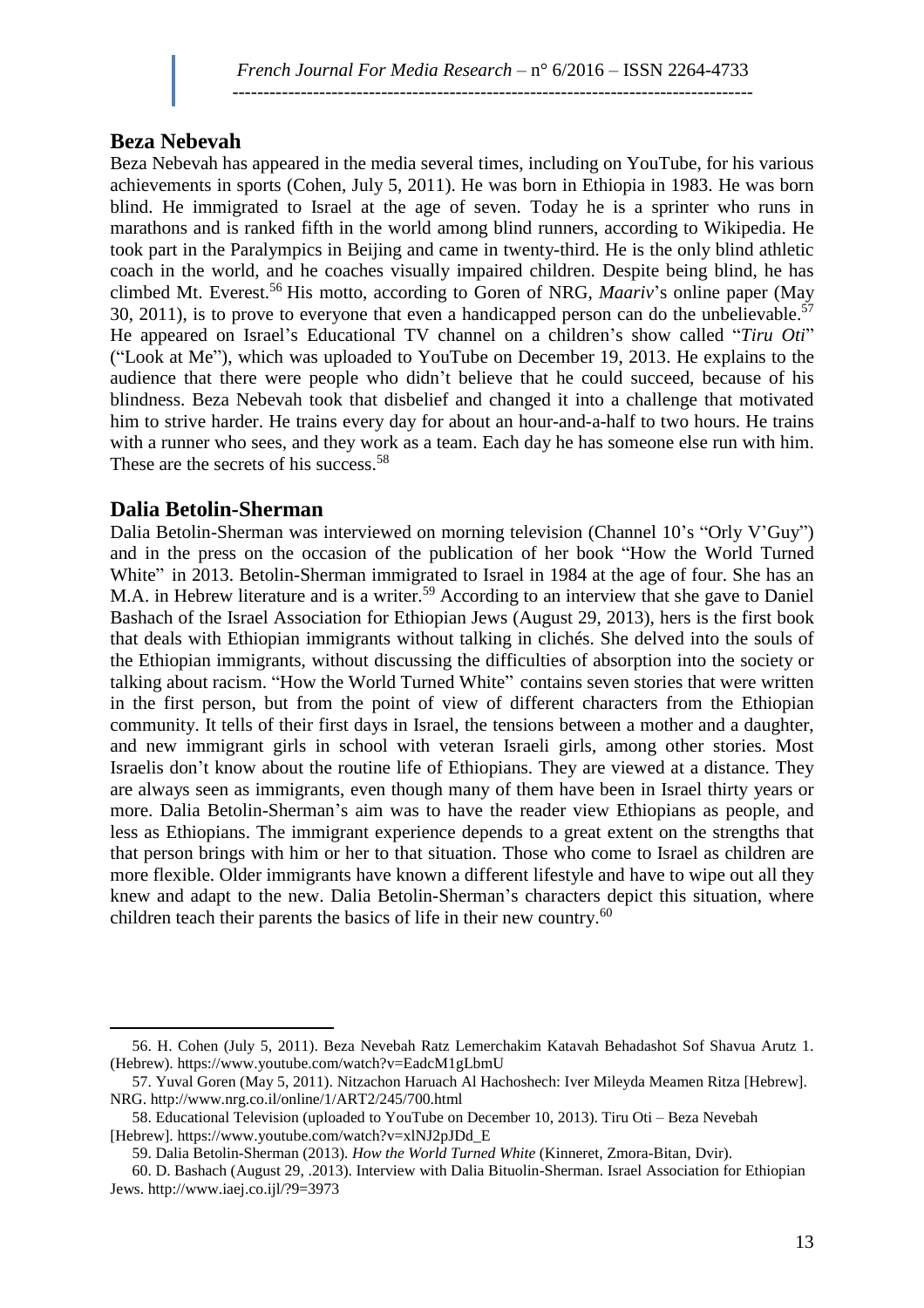# **ETHIOPIANS IN THE POLITICAL LIMELIGHT**

### **Belaynesh Zevadia**

Belaynesh Zevadia is Israel's first Ethiopian Israeli ambassador to Ethiopia. Zevadia immigrated to Israel in 1984, and in 2012, after 28 years in Israel, she returned to her birthplace as its ambassador. Herb Keinon (February 28, 2012) of the *Jerusalem Post* explained that Zevadia is the first Ethiopian-born Israeli diplomat and the first Israeli ambassador to Ethiopia. She came to Israel when she was sixteen years old. She has a B.A. in international relations and an M.A. in anthropology and African studies from the Hebrew University. She worked for the Jewish Agency during Operation Moses, the airlift that took place from November 21, 1984 to January 5, 1985, which brought some 8,000 Ethiopian Jews to the country, and helped ease the initial absorption pains of the immigrants. She has previously served at Israel's consulates in Houston and Chicago. When asked about her appointment as ambassador, Zevadia said that Israel gives opportunities to all – veteran Israelis and new immigrants alike.<sup>61</sup>

### **Adisu Mesala**

Adisu Mesala was the first Ethiopian Member of the Knesset (Israel's Parliament). He served in the 14th Knesset as a member of the Labor Party. Before becoming a Member of the Knesset (MK) he was a leader of the protest against Magen David Adom and the blood bank in the Blood Affair in 1996*,* described above. As an MK he was concerned with the large dropout rate of Ethiopian students from school. In an interview with the *Los Angeles Times* (Miller, May 30, 1998), Mesala explained that Ethiopian students were subjected to the same teaching methods in language education as all immigrants. However, their cultural differences weren't taken into consideration in their educational instruction. During his term in the Knesset he tried to rectify this situation. $62$ 

### **Shlomo Molla**

 $\overline{a}$ 

Shlomo Molla was the second Ethiopian Member of Knesset. He served from 2008 to 2013 as a representative of the Kadima party, and in 2011 was the Deputy Speaker of the Knesset. As reported in the *Algemeiner* online newspaper (Dovere, September 30, 2012), in an interview with Molla, he expressed his opinion that Jews come to Israel from 120 countries and create a "new soul" that is "connected by our Jewishness."<sup>63</sup>

### **Pnina Tamano-Shata and Shimon Solomon**

Israel's 19th Knesset had two Ethiopian members, Pnina Tamano-Shata and Shimon Solomon. According to Cohen (January 26, 2013) of *Ynet*, PninaTamano-Shata was the first Ethiopian Israeli woman to be elected to the Knesset. She is a member of Yair Lapid's "Yesh Atid" political party. Pnina Tamano-Shata immigrated to Israel in 1984 at the age of three. In Israel

<sup>61.</sup> Herb Keinon (February 28, 2012). Diplomacy and Politics. *The Jerusalem Post.*

<http://www.jpost.com/Diplomacy-and-Politics/Jlem-appoints-first-Ethiopian-born-ambassador>

<sup>62.</sup> Marjorie Miller (May 30, 1998). Israel's Success in Teaching Hebrew Linked to Ideology.*Los Angeles Times* online newspaper. <http://articles.latimes.com/1998/may/30/news/mn-54844/2>

<sup>63.</sup> Maxine Dovere (September 30, 2012). From Ethiopia to the Knesset: Shlomo Molla Lives the Israeli Dream. The *Algemeiner* online. [http://www.algemeiner.com/2012/09/30/from-ethiopia-to-the-knesset-shlomo](http://www.algemeiner.com/2012/09/30/from-ethiopia-to-the-knesset-shlomo-molla-lives-the-israeli-dream/)[molla-lives-the-israeli-dream/](http://www.algemeiner.com/2012/09/30/from-ethiopia-to-the-knesset-shlomo-molla-lives-the-israeli-dream/)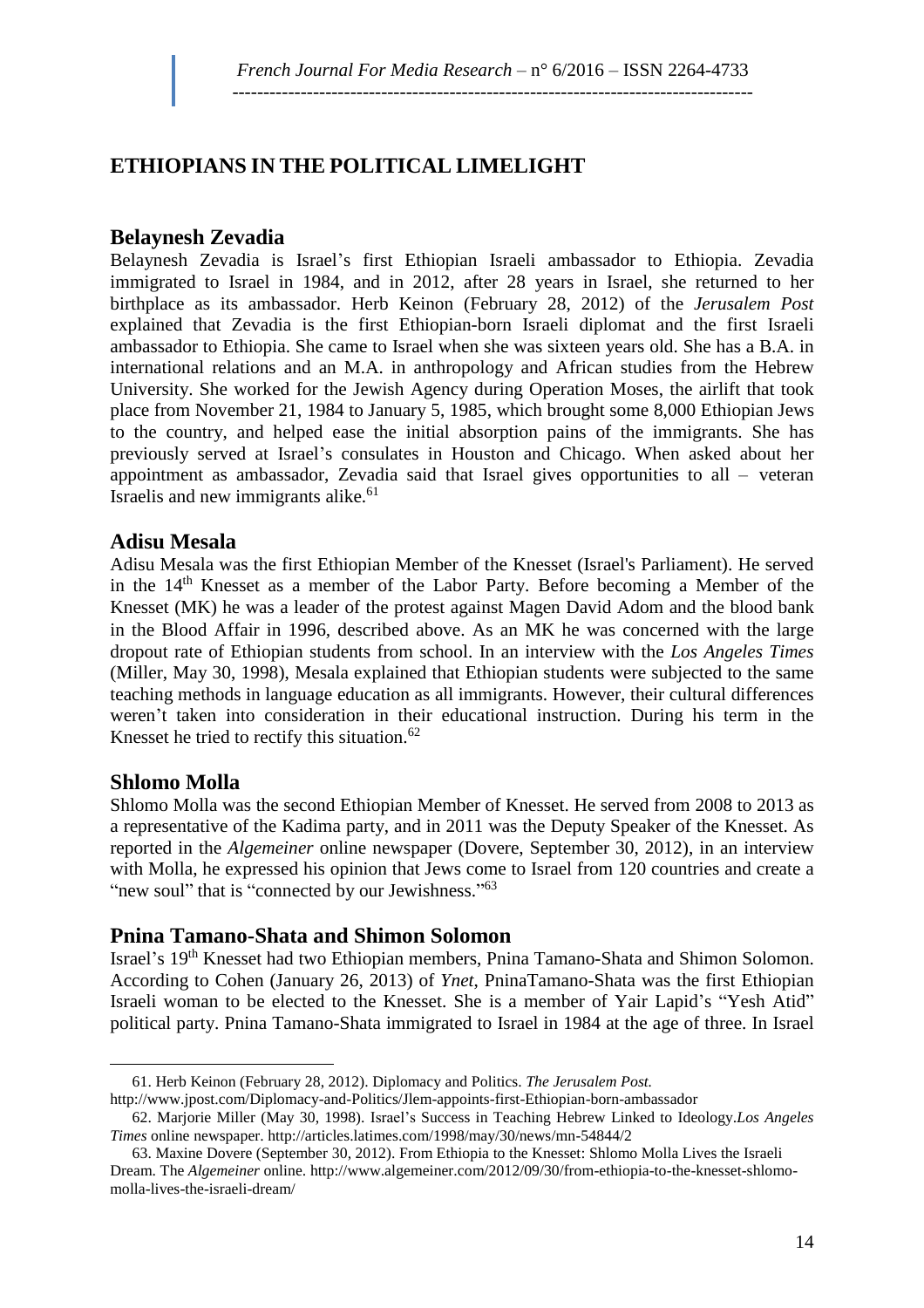her family was very poor and she started working when she was eleven years old. According to Tamano-Shata, she knew what it was to be mistreated, and that experience made her stronger and able to stand up for her rights. She became a lawyer and a news correspondent. When she decided to go into politics, she believed that Yair Lapid's social agenda suited her and that as a member of the "Yesh Atid" party she could make a difference. She is interested in promoting legislation that fights discrimination and that includes affordable housing.<sup>64</sup> Yenehun (August 5, 2014) of *Ethiopian News and Opinion* says that Tamano-Shata "has emerged as a leading advocate for the rights of Ethiopian Jews and for her work assisting the underprivileged throughout Israel." <sup>65</sup> Garmau Mengistu (February, 2014) of *Yediot Nagat*, quotes Tamano-Shata's views on improving the scholastic achievement of Ethiopian children. She said that does not accept the view that Ethiopian children are less qualified to succeed scholastically than other Israeli children, and that the key is to believe in the children's ability to succeed. She believes in integration within the formal education structure of the Ministry of Education.<sup>66</sup>

Shimon Solomon was also elected to the Knesset on the "Yesh Atid" list. Solomon immigrated to Israel in 1980. According to Yenehun (August 5, 2014) of *Ethiopian News and Opinion*, Solomon is active as the leader of numerous organizations that assist Ethiopian Jews in Israel, and is a major in the IDF reserves – paratroopers unit. In the past Solomon was the educational director at the Aghozo-Shalom Youth Village, which is a rehabilitation center for traumatized orphans in Rwanda.<sup>67</sup> According to Gabe Fisher (January 23, 2013) of *The Times of Israel*, Solomon "focuses on Ethiopian and refugee issues in Israel." <sup>68</sup> Garmau Mengistu (February, 2014) of *Yediot Nagat*, quotes Solomon's views on improving the educational achievements of Ethiopian children. Solomon believes that the key for success in education for Ethiopian children is informal education.<sup>69</sup>

### **DISCUSSION**

 $\overline{a}$ 

According to Efrat Shoham, for the most part the media coverage of the Ethiopian Israeli community does not depict that community as being "…an integral part of Israeli society. It is nearly impossible to find an instance when a person of Ethiopian origin appeared in a broadcasted discussion as a topical expert in a matter that is not ethnicity related."<sup>70</sup> Though their struggles and successes are explained in *Yediot Nagat,* where their customs are shown off in a positive context, for the most part the news coverage has shown the Ethiopian Israelis

<sup>64.</sup> Gili Cohen (June 18, 2013). IDF soldiers of Ethiopian descent are more likely to land in military prison or desert. *Haaretz English Edition.*

<sup>65.</sup> Yenehun (5.8.2014). Israeli Elections and the rise of New Generation Ethiopian Israelis. *Ethiopian News and Opinion.* <http://mereja.com/forum/viewtopic.php?f=2&t=84564>

<sup>66.</sup> Garmau Mengistu (February, 2014)."Hamatara Hamishutefet: Shipur Hachinuch" (Hebrew) *Yediot Nagat*. 4.

<sup>67.</sup> Yenehun (5.8.2014). Israeli Elections and the rise of New Generation Ethiopian Israelis. *Ethiopian News and Opinion.*<http://mereja.com/forum/viewtopic.php?f=2&t=84564>

 <sup>68.</sup> Gabe Fischer (January 23, 2013). "All the kingmaker's men, and women"*The Times of Israel*.

<http://www.timesofisrael.com/yair-lapids-sends-a-diverse-quality-slate-to-knesset/>

<sup>69.</sup> Garmau Mengistu (February, 2014)."Hamatara Hamishutefet: Shipur Hachinuch" *Yediot Nagat*. 4 [Hebrew].

<sup>70.</sup> Efrat Shoham, "The Coverage of 'Spousal Homicide' in the Ethiopian Community in the Israeli Daily Press," *Journal of Politics and Law 6*.2 (2013): 188.